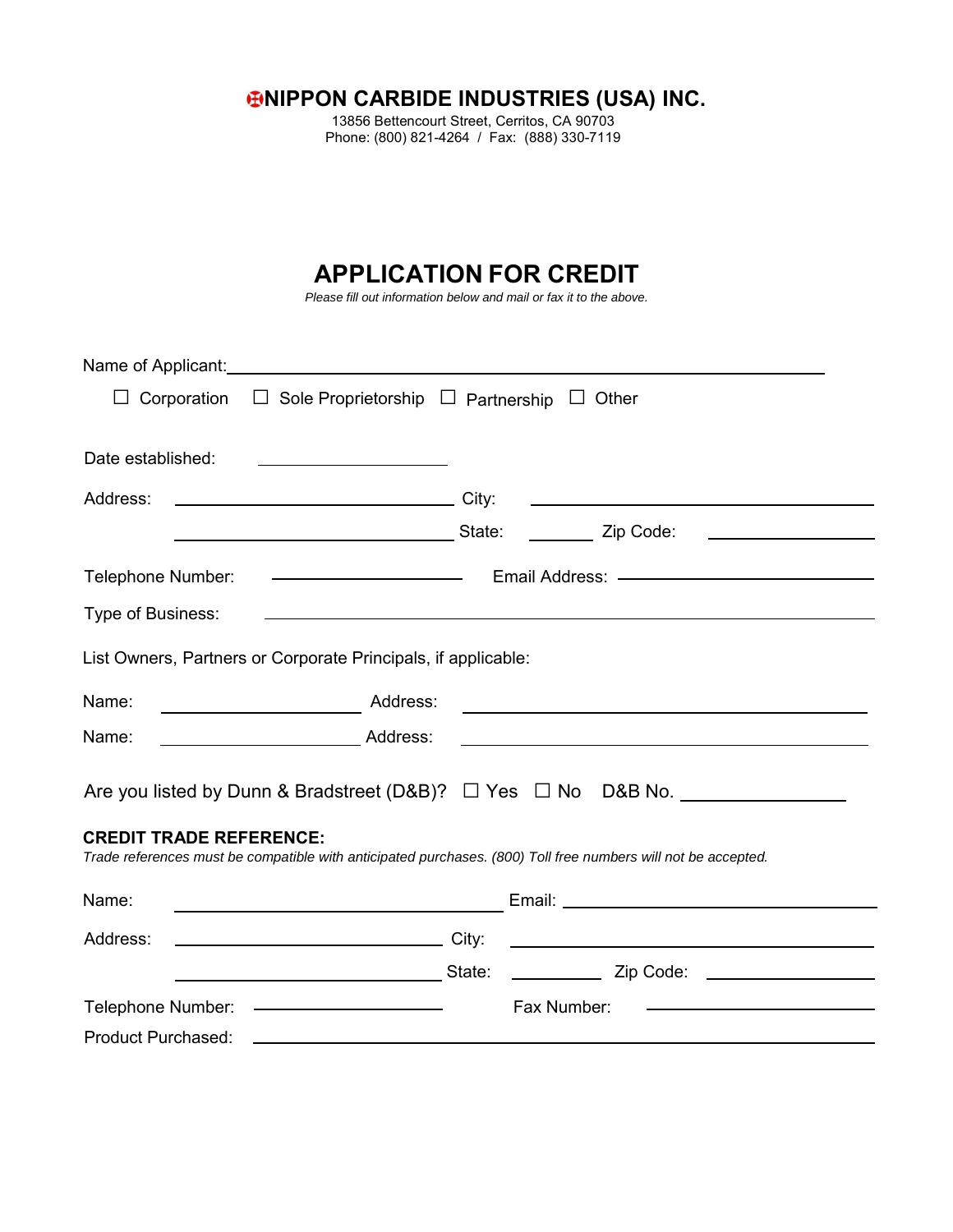## **NIPPON CARBIDE INDUSTRIES (USA) INC.**

13856 Bettencourt Street, Cerritos, CA 90703 Phone: (800) 821-4264 / Fax: (888) 330-7119

| Name:                                                                                                                        |             |                                                                                                                       |
|------------------------------------------------------------------------------------------------------------------------------|-------------|-----------------------------------------------------------------------------------------------------------------------|
| <u>City: City: City:</u><br>Address:                                                                                         |             | <u> 1989 - Johann John Stein, markin fan it fjort fan de ferstjer fan it fjort fan de ferstjer fan de ferstjer f</u>  |
| ____________________________________State:                                                                                   |             |                                                                                                                       |
| Telephone Number: ————————————————————                                                                                       | Fax Number: | the control of the control of the control of the control of the control of the control of                             |
|                                                                                                                              |             |                                                                                                                       |
|                                                                                                                              |             |                                                                                                                       |
| Name:<br><u> 1989 - Johann Barn, mars eta bainar eta baina eta baina eta baina eta baina eta baina eta baina eta baina e</u> |             |                                                                                                                       |
| Address:                                                                                                                     |             | <u> The Communication of the Communication of</u>                                                                     |
|                                                                                                                              |             |                                                                                                                       |
| Telephone Number: ————————————————————                                                                                       | Fax Number: | the control of the control of the control of the control of the control of                                            |
|                                                                                                                              |             |                                                                                                                       |
|                                                                                                                              |             |                                                                                                                       |
|                                                                                                                              |             |                                                                                                                       |
| Name:                                                                                                                        |             |                                                                                                                       |
| Address:                                                                                                                     |             | <u> 1989 - Andrea State Barbara, amerikan personal di sebagai personal di sebagai personal di sebagai personal di</u> |
| <u>State:</u>                                                                                                                |             |                                                                                                                       |
| Telephone Number: _______________________                                                                                    | Fax Number: |                                                                                                                       |
|                                                                                                                              |             |                                                                                                                       |
| <b>BANK REFERENCE:</b>                                                                                                       |             |                                                                                                                       |
| Name:                                                                                                                        |             |                                                                                                                       |
|                                                                                                                              |             |                                                                                                                       |
|                                                                                                                              |             |                                                                                                                       |
| Telephone Number: ———————————————————— Acct Number:                                                                          |             |                                                                                                                       |
| <b>CREDIT LINE REQUESTED:</b>                                                                                                |             |                                                                                                                       |
| Our terms are net 30 days after shipment. No shipments will be made to any account past due.                                 |             |                                                                                                                       |
| Up to \$1,000 $\Box$ \$2,500 - \$5,000 $\Box$ \$7,500 - \$10,000                                                             |             |                                                                                                                       |
| $$1,001 - $2,500$ $\Box$ \$5,001 - \$7,500 $\Box$ \$                                                                         |             |                                                                                                                       |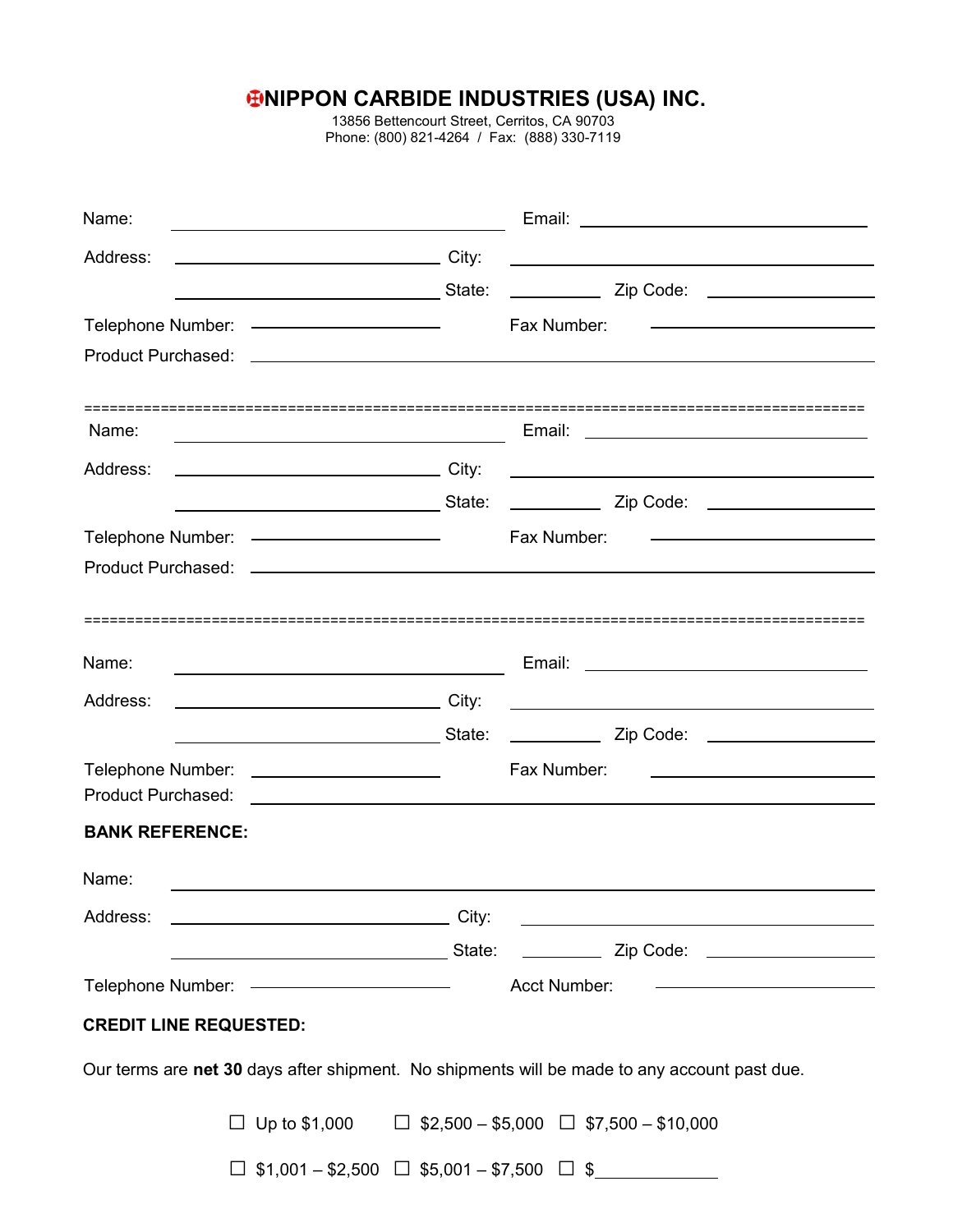#### *ENIPPON CARBIDE INDUSTRIES (USA) INC.*

13856 Bettencourt Street, Cerritos, CA 90703 Phone: (800) 821-4264 / Fax: (888) 330-7119

*Current financial statements must be submitted with requests of credit line greater than \$10,000.*

THE UNDER AUTHORIZED OFFICER CERTIFIES THAT THE ABOVE STATEMENTS ARE CORRECT. NIPPON CARBIDE INDUSTRIES (USA) INC. IS HEREBY AUTHORIZED TO CONTACT ANY AND ALL OF THE PRECEEDING FIRMS LISTED AS REFERENCES REGARDING APPLICANT'S CREDIT.

| Signature of Authorized Officer | Title |
|---------------------------------|-------|
|                                 |       |
|                                 |       |

Printed Name **Date** 

### **CALIFORNIA SALES AND USE TAX RULES AND REGULATIONS RESALE CERTIFICATES**

To Our Customers:

In compliance with the California Sales and Use Tax Law, we customarily obtain from each of our customers a signed Resale Certificate reflecting the customer's California sales tax permit number to evidence that the customer has purchased the merchandise for resale.

Our good faith will be questioned if we have knowledge of facts which give rise to a reasonable inference that our customer does not intend to resell the merchandise, such as, knowledge that a purchaser of particular merchandise is not engaged in the business of selling that kind of merchandise.

Please complete the attached Resale Certificate and return it to us at once.

Thank you for your cooperation.

#### **NIPPON CARBIDE INDUSTRIES (USA) INC.**